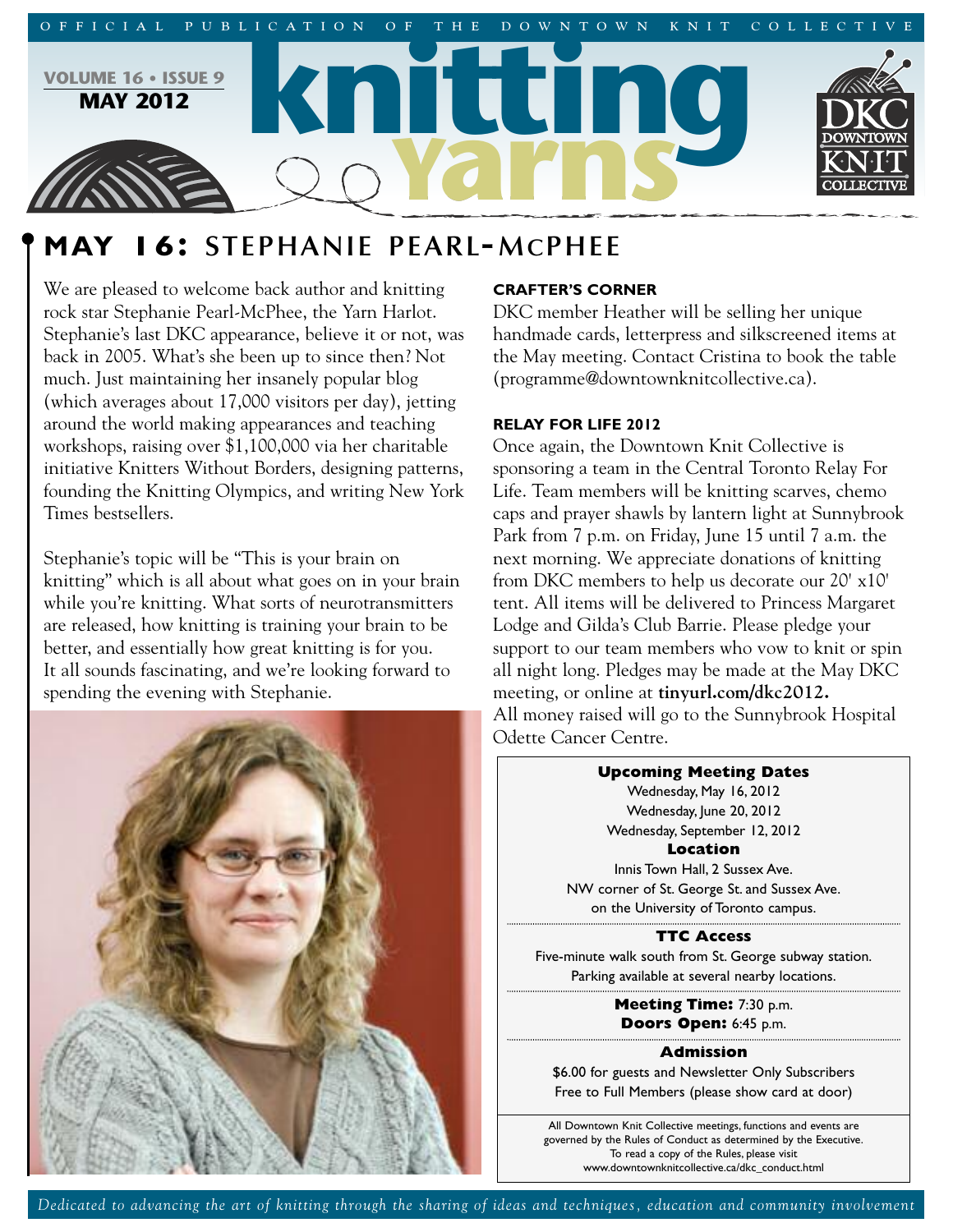# **HIGHLIGHTS OF THE APRIL 2012 MEETING** by Heather Brady

The hall was verging on a full house at the April meeting—about 140 people, including two first-timers.

# **Announcements**

There was a last call for executive election nominations, which will be held in May.

Edna gave a Spring Focus Group update. Seven people have signed up so far, with room for several more. The date has been finalized: Saturday, June 3, at the Canadian Forces College's historic Officer's Mess.

World Wide Knit In Public (WWKIP) Toronto has been moved to Saturday, June 9 so as not to conflict with Relay for Life. The location has been finalized—Speaker's Corner at City Hall, 11 a.m. to 4 p.m. It's a lovely spot with trees, grass, shade and lots of room for everyone (it's suggested that participants bring their own lawn chairs).

Several Frolic teachers (Denise Powell, Robin Hunter, Mary Pat McDonald) came up to give a brief synopsis of their Frolic workshops.

Fiona Ellis was invited to the podium to share some exciting news. She was interviewed by the Knitmore Girls, and the podcast has just been released. In the interview, Fiona talks about her career, design work and inspiration. You can download the podcast via iTunes, or at knitmoregirls.blogspot.com. Fiona also noted that the spring Twist Collective is now live, and it features an article by Fiona as well as a new sweater pattern, *Paisley*.

# **Show & Tell**

Karen Wold showed three very different shawls, all based on the Tuscany shawl pattern from *No Sheep For You*. For the first one she read the pattern wrong, but it was lovely nonetheless.

Sam Smit and Tammy Elliott came up together to show their two Narnia shawls, made after joining a knitalong on Ravelry. It was the first advanced lace project either of them had ever attempted, and the results were stunning.

A friend of Trish Denhoed asked her to make a bedspread, and she wisely decided to make the friend a pillow instead. It was based on the Dahlia pattern. She was also

wearing a spectacular Phildar tunic sweater made of Baby Cashmerino.

Maylin Scott showed a Colour Affection shawl, the #1 pattern on Ravelry right now. She used hemp yarn, which she says is sustainable, antibacterial and very cool for summer. It's a tiny bit rough, but gets softer with each wash. Maylin assured the audience that the only high she got from the shawl was a knitting high.

Julia Bryant showed another amazing Tunisian crochet jacket design she calls Paisley and Pearls. She used sock yarn and worked in the pearls as she went, ensuring they will never fall off.

Cristina Smionovici has finally succumbed to Lanesplitter Skirt fever (the pattern is available on Knitty.com). She found the perfect Noro, and made one for herself, then one for her daughter. She says when you make one, you have to make another.

Sandra Wetherald showed a super-cute hat made from the book *Modern Top-Down Knitting*. She complemented it with a matching k5 p1 scarf.

Allison Decker's friend is pregnant, and the baby is going to be outfitted in knitwear from head to toe when he arrives. She started with a Blue Sky Alpaca chevron blanket, moved on to an owl sleep sack and matching hat, then made a second blanket (Wool Leaves by Jared Flood).

With a bit of time and yarn left over, Alison turned out tiny booties and a second hat.

## **Raffle**

A copy of *Knit One Below* was won by June Murray-Lum. *A Gathering of Lace* was won by Diane

Phillips. A Nashua Handknits kit was won by Holly Yip.

## **Guest Speaker**

Our April speaker was Carla Canonico, editor of *A Needle Pulling Thread*, which focuses on creative Canadian design in knitting, quilting, needlework and more. Carla encouraged the audience to push their crafting boundaries and create something truly unique. She presented a visual showcase of projects, most of which employed at least two or three different disciplines: patchwork stained glass using beads as the leading, a tailored corset with a knit fabric exterior shell, and a quilt made by Carla entirely of linen objects that had meaning to her, such as a shirt from her husband and a dress worn by her daughter as a baby.

Thanks to Carla and her family for spending the evening with us, and providing each audience member with an issue of *A Needle Pulling Thread*. We hope everyone went home from the meeting with plans for a new interdisciplinary project.

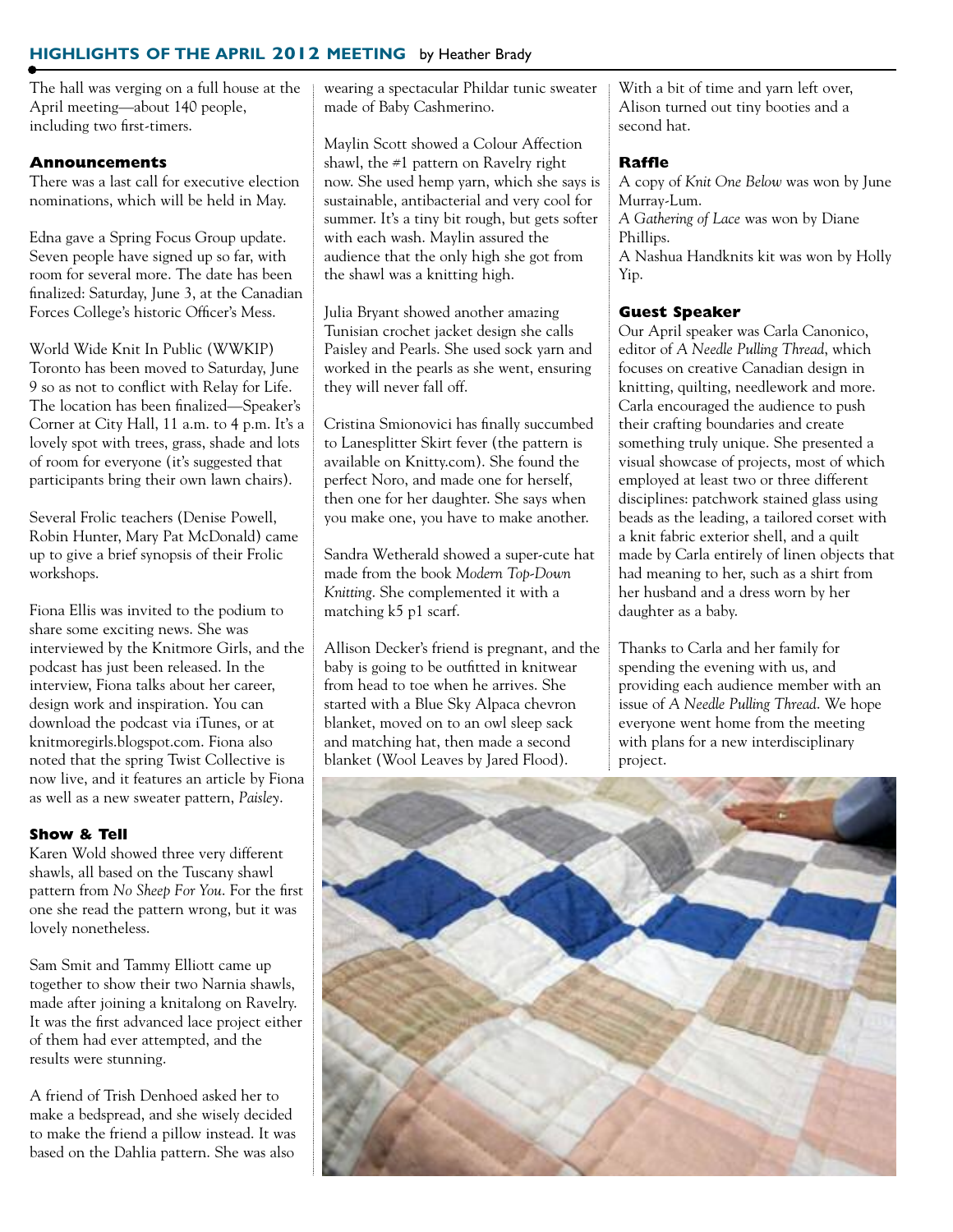#### **STITCH OF THE MONTH** by Diane Martin

#### **Pseudocrochet**

Odd number of stitches You'll need: • Double-pointed or circular needles

• 2 colours of yarn (A and B)

Cast on with A

Row 1: With A, k1, \* yo, k2; rep from \*. Slide sts to other end of needle.

Row 2: With B, P1, \*k1 (the yo loop), p2tog; rep from \*. Turn. Row 3: With B, K1, \*yo, k2; rep from \*. Slide sts to other end of needle.

Row 4: With A, P1, \*K1 (the yo loop), p2tog; rep from \*. Turn. Repeat Rows 1-4.

yo = yarn over  $k =$  knitp = purl 2tog = decrease: knit or purl 2 together

## **WORLD WIDE KNIT IN PUBLIC 2012** by Edna Zuber

# WWKIP Toronto Edition is Coming!

The date is set for Saturday, June 9th, 2012 from 11am-4pm. If you work with wool and yarn, come join us at Speaker's Corner, Nathan Phillips Square.

Are you attending another WWKIP event? Why not do both! The folks at Wise Daughter's Craft Market are holding their KIP in the Junction from 9:30 to 11:30 on June 9, then hopping on the streetcar, knitting of course, to join us for the afternoon. What fun is that!

Most knitters and knitting groups never interact with each other, but on WWKIP Day we'll not only get to meet one another… we'll also be hard to miss! We'll be sitting in the grassy, treed area of Nathan Phillips Square right along Queen Street. And for all those Ravelers among us, if you want to reveal your secret identity, we a going to have a Raveler's Meet Up. No Ravelry folk, just ravelers hanging out together.

Everyone is welcome. Young or old, novice or master, area

## **SPRING FOCUS GROUP** by Edna Zuber

| Date:     | Sunday, June 3, 2012                    |
|-----------|-----------------------------------------|
| Time:     | 1 to 3 pm                               |
| Location: | Officer's Mess, Canadian Forces College |
|           | 215 Yonge Boulevard, Toronto, ON        |

Elizabeth Hilton is hosting this event in a unique venue. The facility is the Officer's Mess at the Canadian Forces College on Yonge Blvd., a block from the York Mills subway station. Since it is up a steep hill, transferring to a bus for that block is advised. There is also plenty of parking. For those of you coming from outof-town, there is easy access from the 401.

The Officer's Mess is in a beautiful heritage building, and it is one



residents or visitors. Knitters, crocheters, felters, spinners, and weavers of all stripes. Let's break some stereotypes and show off who's knitting now!

Your planning team is hard at work thinking up lots of fun for all ages and skill levels. Knitting relays, anyone?

But we need supplies! If you have yarn, even part balls would be great, or old needles to destash, bring them to the May DKC meeting.

Please bring weather-appropriate attire, sunscreen, a water bottle and your knitting or other fibre art of course! You also will need a blanket or chair to sit on. The event is on, rain or shine! There is shelter nearby in case of inclement weather.

Keep checking back our blog **wwkiptoedition.tumblr.com** for updates and details. More information on the WWKIP Day worldwide initiative can be found at **www.wwkipday.com**.



that as civilians we would not normally have the opportunity to visit. As the wife of the commandant, Elizabeth had an "in" to get us the booking. Refreshments will be provided.

I will be discussing DKC volunteer opportunities and the development of a database, and Cristina will be leading a discussion about program planning for the upcoming 2012-2013 season.

There are still a few more spots available. Contact me at **edna@zuber.net** if you would like to attend. Everyone is welcome. We would love to see folks from the previous focus group to continue the conversation.